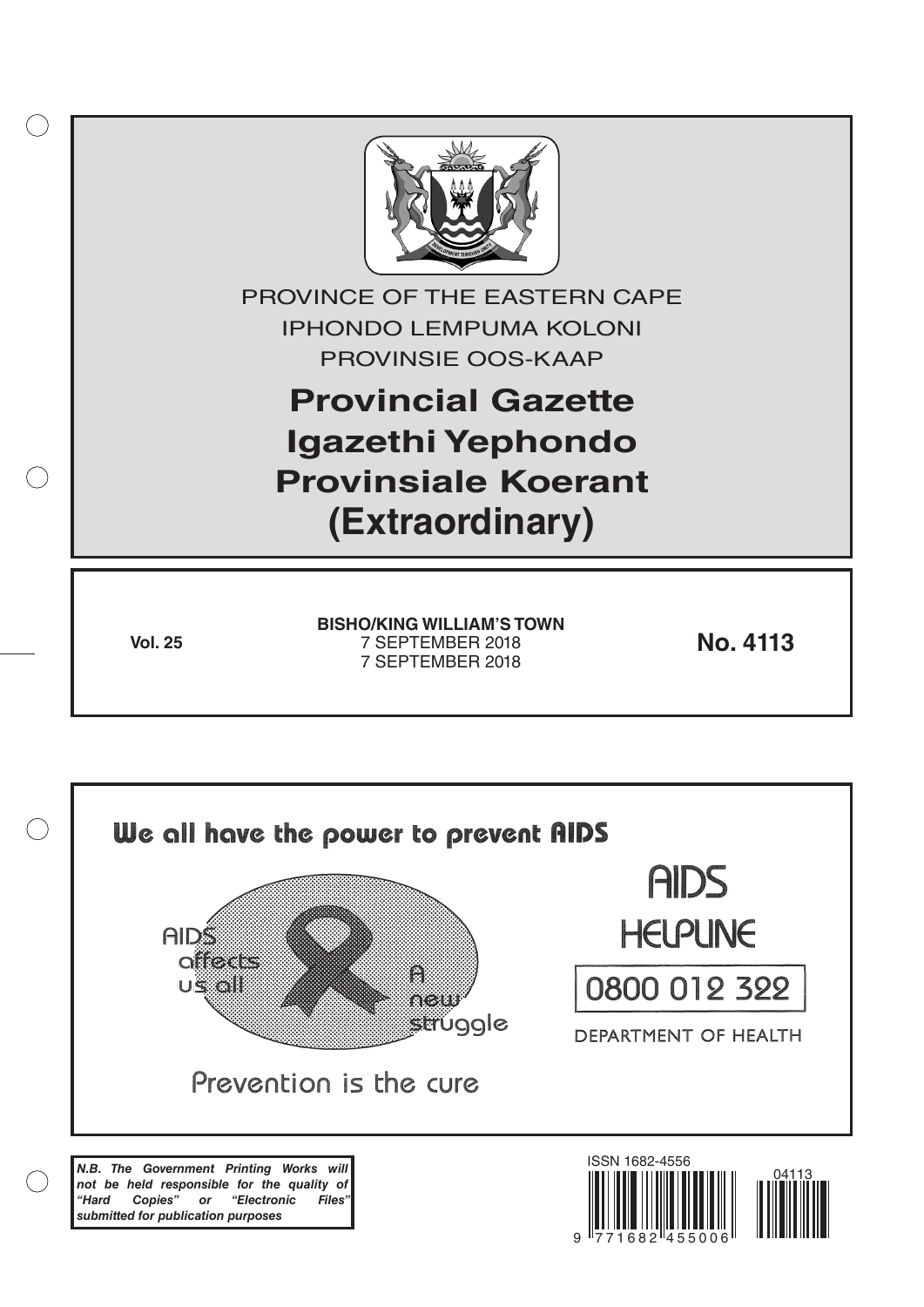# **IMPORTANT NOTICE:**

**The GovernmenT PrinTinG Works Will noT be held resPonsible for any errors ThaT miGhT occur due To The submission of incomPleTe / incorrecT / illeGible coPy.**

**no fuTure queries Will be handled in connecTion WiTh The above.**

# **CONTENTS**

|     |                                                                                                       | Gazette<br>No. | Page<br>No. |  |
|-----|-------------------------------------------------------------------------------------------------------|----------------|-------------|--|
|     | <b>LOCAL AUTHORITY NOTICES • PLAASLIKE OWERHEIDS KENNISGEWINGS</b>                                    |                |             |  |
| 186 | Eastern Cape Liquor Act (10/2003): Notice of lodgement of applications for transfer of certificate of | 4113           |             |  |
| 187 |                                                                                                       |                |             |  |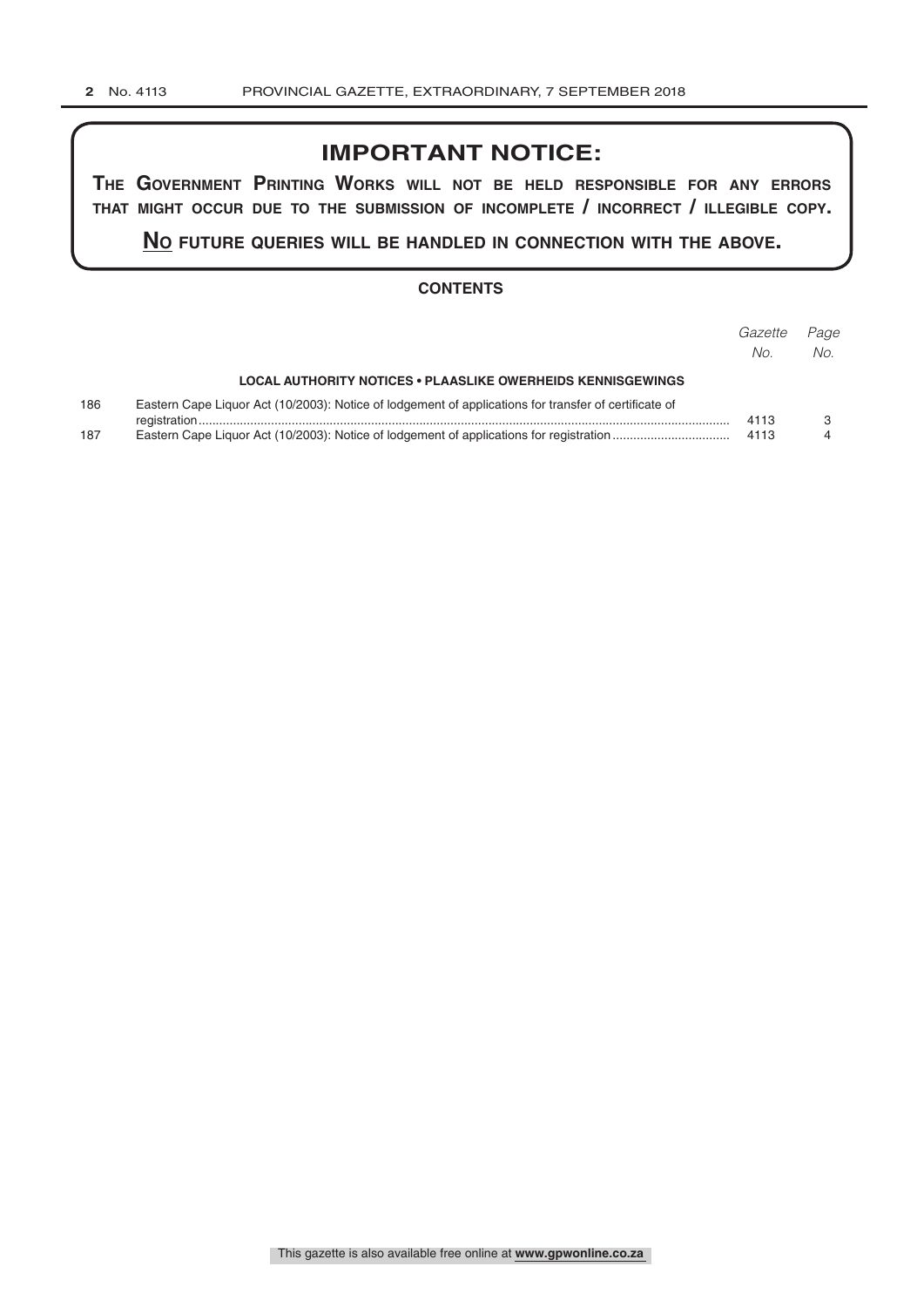# Local Authority Notices • Plaaslike Owerheids Kennisgewings

## **LOCAL AUTHORITY NOTICE 186 OF 2018**

FORM 9 Reg 11 (1)]

#### EASTERN CAPE LIQUOR ACT, 2003 (Act No. 10 of 2003)

### NOTICE OF LODGEMENT OF APPLICATIONS FOR TRANSFER OF CERTIFICATE OF REGISTRATION

Notice is hereby given that the applications for transfer of certificates of registration, particulars of which appear in the Schedule hereunder, have been lodged with the Board.

Interested parties may, free of charge, inspect any application which appears in the Schedule hereunder and may within twenty one days of this notice, lodge with the Board written representations in support of, or written objections.

#### LERATO RADIKOANYANA EASTERN CAPE LIQUOR BOARD 06 September 2018

SCHEDULE

| <b>Application Number</b> |                   |                                                                             |                                                                                            |                                                         |                                                                               |
|---------------------------|-------------------|-----------------------------------------------------------------------------|--------------------------------------------------------------------------------------------|---------------------------------------------------------|-------------------------------------------------------------------------------|
|                           |                   | Name and number<br>Particulars of certificate of<br>of Ward<br>registration |                                                                                            | Particulars of holder of<br>certificate of registration | <b>Particulars of</b><br>prospective holder of<br>certificate of registration |
|                           | ECP17237/03254/OO | Ward 05 Matatiele<br>Local Municipality                                     | Makhosi's Tavern, Mbombo Village,<br>Makhoba<br>Administrative<br>Area.<br>Matatiele, 4730 | Makhosandile Christopher<br>Nduku                       | Nompumelelo Nathalia<br>Sontangane                                            |
| $\overline{2}$            | ECP12962/03034/OO | Ward 14 Intsika<br>Yethemba Local<br>Municipality                           | The Pink House Entertainment, Erf<br>204, Main Street, Cofimyaba, 5380                     | Lulama Victoria Gabuza                                  | Vuyolomzi Enterprise (Pty)<br>Limited                                         |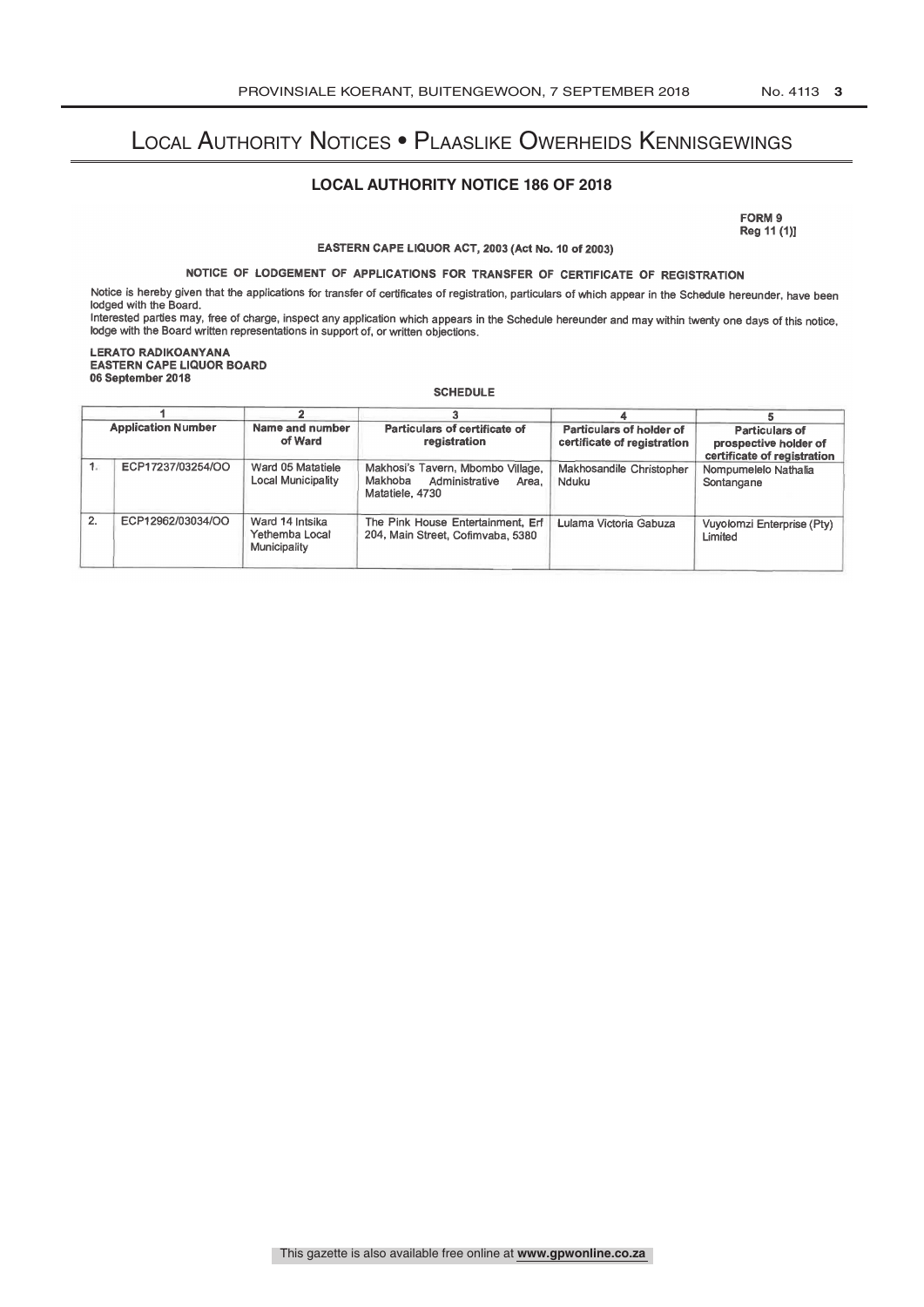# **LOCAL AUTHORITY NOTICE 187 OF 2018**

1. CM3 [Reg 4 (1)

#### EASTERN CAPE LIQUOR ACT, 2003 (Act No. 10 of 2003) NOTICE OF LODGEMENT OF APPLICATIONS FOR REGISTRATION

Notice is hereby given that the applications for registration, particulars of which appear in the Schedule hereunder, have been lodged with the Board. Interested parties may, free of charge, inspect any application which appears in the Schedule hereunder and may within twenty one days of this notice, lodge with the Board written representations in support of, or written objections. LERATO RADIKOANYANA EASTERN CAPE LIQUOR BOARD 06 September 2018 SCHEDULE

|                           |                  | $\overline{2}$                                            | 3                                   | 4                               | 5                                                                                                                  |
|---------------------------|------------------|-----------------------------------------------------------|-------------------------------------|---------------------------------|--------------------------------------------------------------------------------------------------------------------|
| <b>Application Number</b> |                  | Name and number of<br>Ward                                | Kind of registration<br>applied for | Kind of<br>liquor to be<br>sold | Name under which business is to be<br>conducted and particulars of the erf,<br>street or farm                      |
| 1.                        | REF8903106333088 | Ward 13 Umzimvubu<br>Local Municipality                   | On and Off<br>Consumption           | All kinds                       | Gwaleni Tavern, Nkungwini Administrative<br>Area, Mount Frere, 5090                                                |
| 2.                        | REF6209166043084 | Ward 27 Umzimvubu<br><b>Local Municipality</b>            | On and Off<br>Consumption           | All kinds                       | Thembas Tavern, Mbodleni Village, Mount<br>Frere, 5090                                                             |
| 3.                        | REF8403245555089 | Ward 10 Tabankulu Local<br>Municipality                   | On and Off<br>Consumption           | All kinds                       | Corner House Tavern, Mvenyane<br>Administrative Area, Tabankulu, 5120                                              |
| 4.                        | REF6803220894084 | Ward 23 Mbizana Local<br>Municipality                     | On and Off<br>Consumption           | All kinds                       | Izikhuba Liquors Parliament, Izikhuba<br>Location, Imizizi Administrative Area,<br>Bizana, 4800                    |
| 5.                        | REF9007135546089 | Ward 2 Walter Sisulu<br><b>Local Municipality</b>         | On and Off<br>Consumption           | All kinds                       | Naledi Tavern, 314 Mantase Street, New<br>Brighton, Steynsburg, 5920                                               |
| 6.                        | REF7401225794083 | Ward 7 Ingquza Hill Local<br>Municipality                 | On and Off<br>Consumption           | All kinds                       | Big Time Tavern, Mpumaze Location,<br>Flagstaff, 4810                                                              |
| 7.                        | REF7403051306081 | Ward 13 Ingquza Hill<br><b>Local Municipality</b>         | On and Off<br>Consumption           | All kinds                       | Nika's Tavern, Xurana Administrative Area,<br>Lusikisiki, 4820                                                     |
| 8.                        | REF6403205926082 | Ward 4 Ingquza Hill Local<br>Municipality                 | On and Off<br>Consumption           | All kinds                       | Magwamba Tavern, Magwamba Location,<br>Mfinizweni Administrtative Area, Lusikisiki,<br>4820                        |
| 9.                        | REF7810240883087 | Ward 16 Port St Johns<br><b>Local Municipality</b>        | On and Off<br>Consumption           | All kinds                       | Ruby's Tavern, Mbabalane Location, Port St<br>Johns, 5120                                                          |
| 10.                       | REF6906070780087 | Ward 9 Nelson Mandela<br><b>Metropolitan Municipality</b> | On Consumption                      | All kinds                       | Ling Long, Shop 2b, Sunridge Village<br>Shopping Centre, Kragga Kamma Road,<br>Sunridge Park, Port Elizabeth, 6001 |
| 11.                       | REF7506125881085 | Ward 11 Mbashe Local<br>Municipality                      | On and Off<br><b>Consumption</b>    | All kinds                       | M.M.M. Tavern, Bonde Location,<br>Willowvale, 5040                                                                 |
| 12.                       | REF6706240804084 | Ward 12 Sengu Local<br>Municipality                       | On and Off<br>Consumption           | All kinds                       | Emthonjeni Tavern, Hlomendlini Village,<br>Herschel, 9756                                                          |
| 13.                       | REF8402056051089 | Ward 8 Emalahleni Local<br>Municipality                   | On and Off<br>Consumption           | All kinds                       | Naturena's Tavern, Bogo Village, Vaal<br>Bank, Lady Frere, 5410                                                    |
| 14.                       | REF8112065830086 | Nelson Mandela<br>Metropolitan Municipality               | <b>Special Event</b>                | All kinds                       | Emandulo Cultural Festival, 1 Drostdy<br>Street, Cannon Hill, Uitenhage, 6280                                      |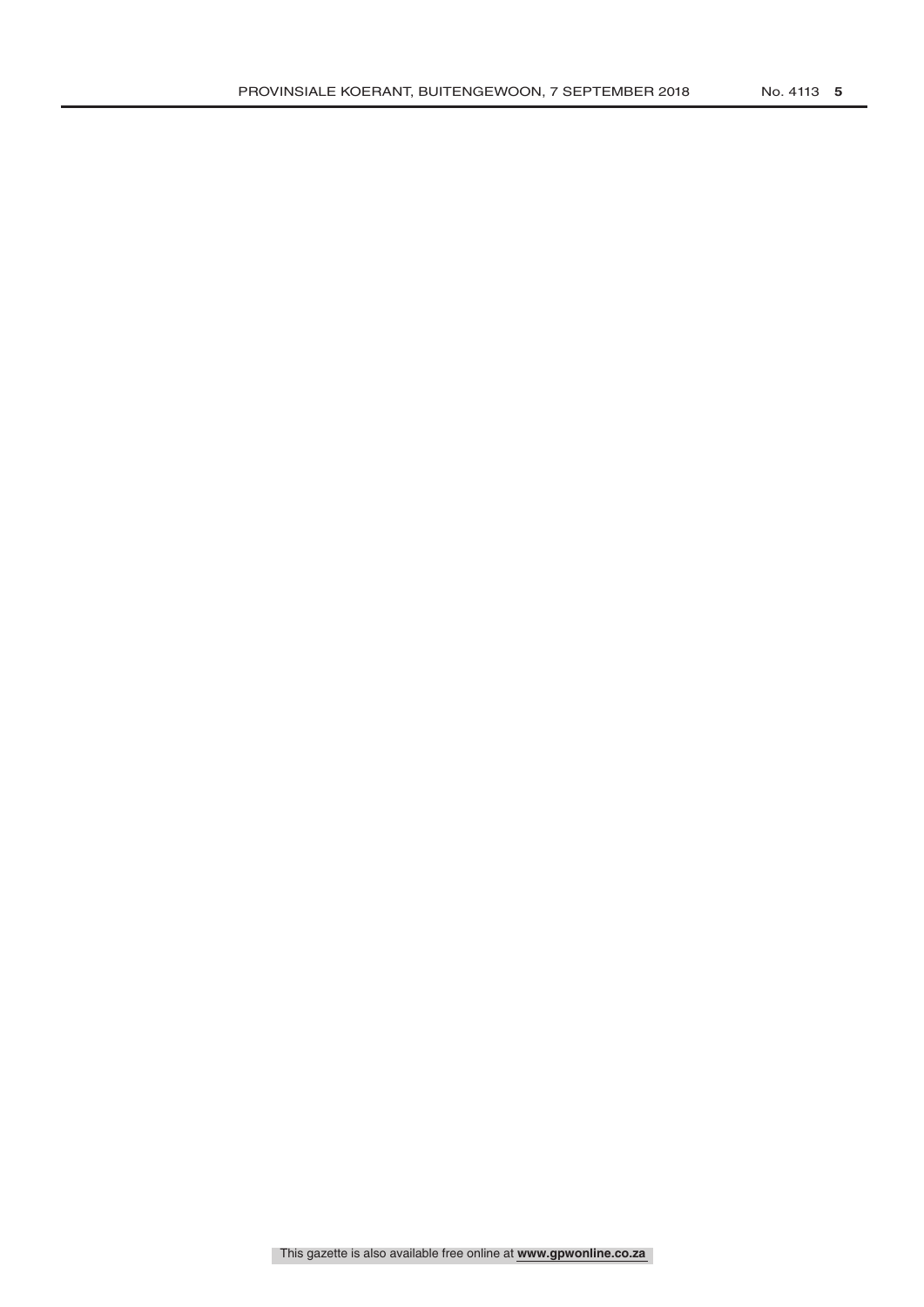This gazette is also available free online at **www.gpwonline.co.za**